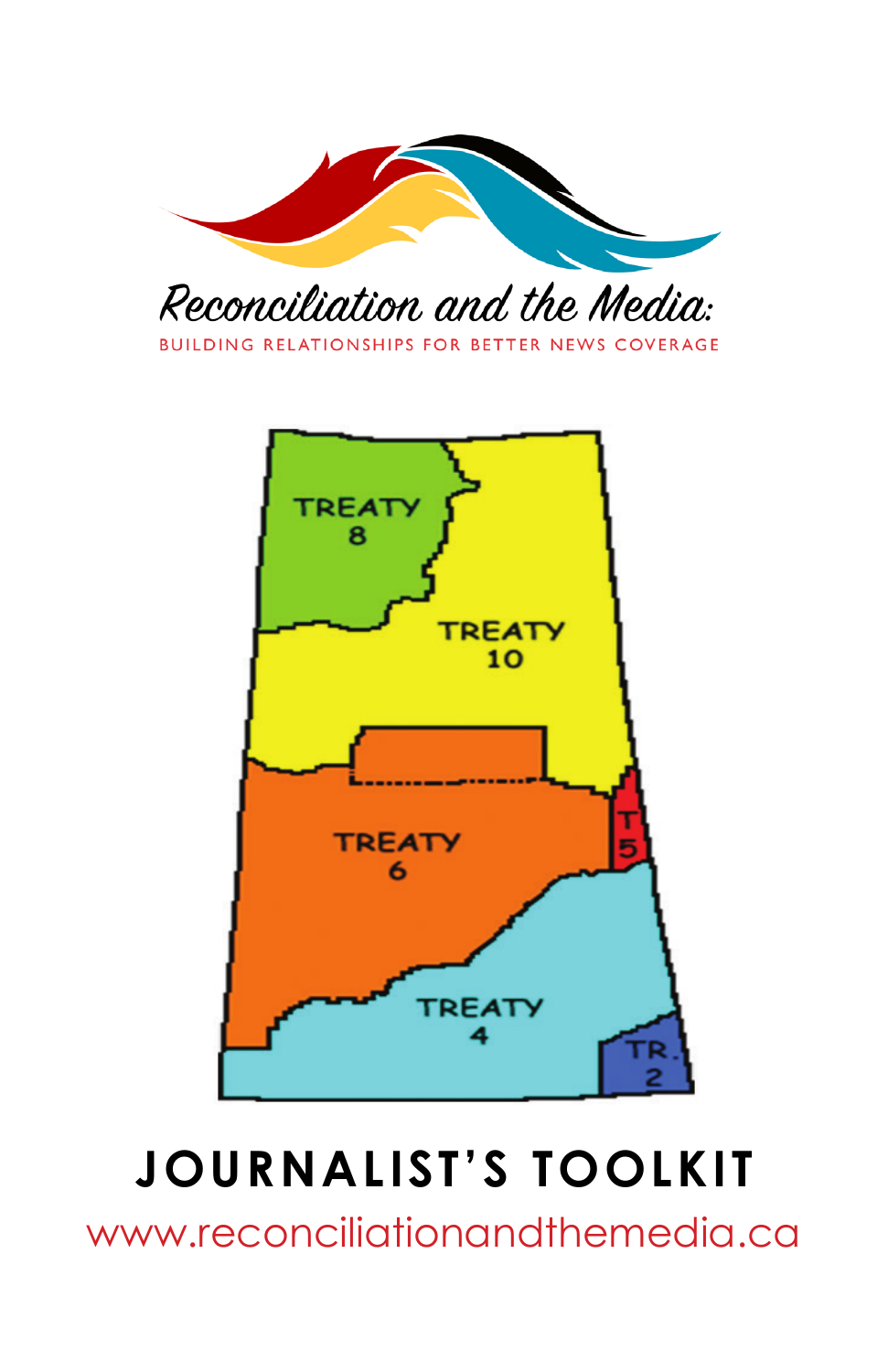## **INTRODUCTION**

#### **Welcome!**

We hope this toolkit will be fun and informative to read. We hope it will also serve as a how-to guide for establishing relationships and writing even better stories.

This guide is a small window into one of the most important, fascinating and least understood aspects of our society. For some of you, this can be a useful review. For others, it may all be new. Whatever your level of understanding, we applaud you for seeking a deeper understanding of Indigenous issues.

Keep a hard copy on your desk and/or bookmark the online link. Next time there's a First Nations election, a court ruling on Métis hunting rights, a community tragedy, an oil spill, a high-school volleyball star winning an award or an elder with a fascinating story to tell, we hope you'll be a bit better equipped to cover these stories in a respectful, accurate, interesting way.

So here's our challenge: Use the toolkit on your first day back at the office. Assign a news piece or feature from the story ideas page. Use the contact list and the protocol guide to call or visit one or two sources ask what ideas they might have for you. Or start flipping through an item on the reading list.

Thanks to our toolkit team – Saskatoon journalist **Jason Warick,** University of Regina Master of Journalism student **Jeanelle Mandes** and U of R School of Journalism Professor Patricia Elliott.

Thank you, and good luck!

**Reconciliation and the Media Committee Co-Chairs Betty Ann Adam and Mervin Brass**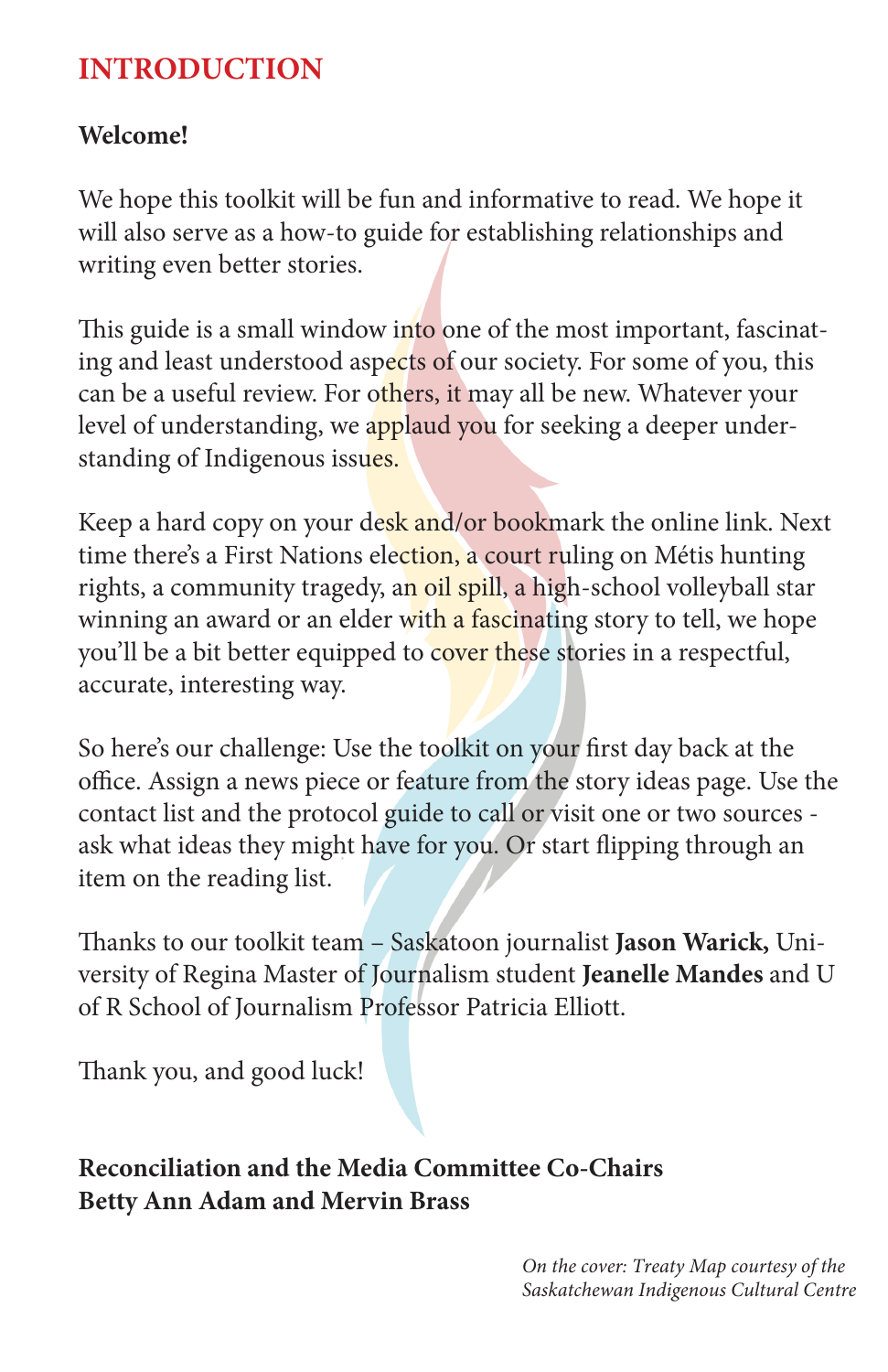## **STORY IDEAS**

Media representations of Indigenous perspectives can be divided into three parts:

The first and most basic are features on Indigenous people – a young basketball star, the first locally-trained doctor or a new chief. u**Second,** try a few stories about Indigenous issues, which can range from lengthy Supreme Court rulings and treaty history to shorter pieces such as funding for on-reserve roads or child welfare. Third, consider including more Indigenous experts and perspectives into everyday stories. If there's an oil spill, call the reeve, mayor and provincial government but also the relevant First Nations leader. If you're doing a feature on street gang activity, call the police, but also an expert to discuss the issues of race, poverty, addiction and colonization that may have caused it.

#### **People**

 $\blacktriangleright$  Elders, athletes, artists, dancers, singers, entrepreneurs, volunteers, residential school survivors, diabetes sufferers, veterans, doctors, activists.

#### **Some issues**

- $\blacktriangleright$  Resource revenue sharing
- $\blacktriangleright$  Racism and reconciliation

 $\blacktriangleright$  Funding gaps for on-reserve education, child welfare, or housing,  $\blacktriangleright$  Court rulings on Métis and First Nations treaty rights, aboriginal title

 $\blacktriangleright$  Cree, Dene, Michif and other language preservation

#### **Experts**

Indigenous leaders, Elders, University of Saskatchewan, University of Regina and First Nations University of Canada professors in Indigenous Studies, but also law, economics, education, history, medicine and even kinesiology.

Institutions such as the Gabriel Dumont Institute, Saskatchewan Indian Institute of Technologies or the Saskatchewan Indigenous Cultural Centre can direct you to instructors in those fields.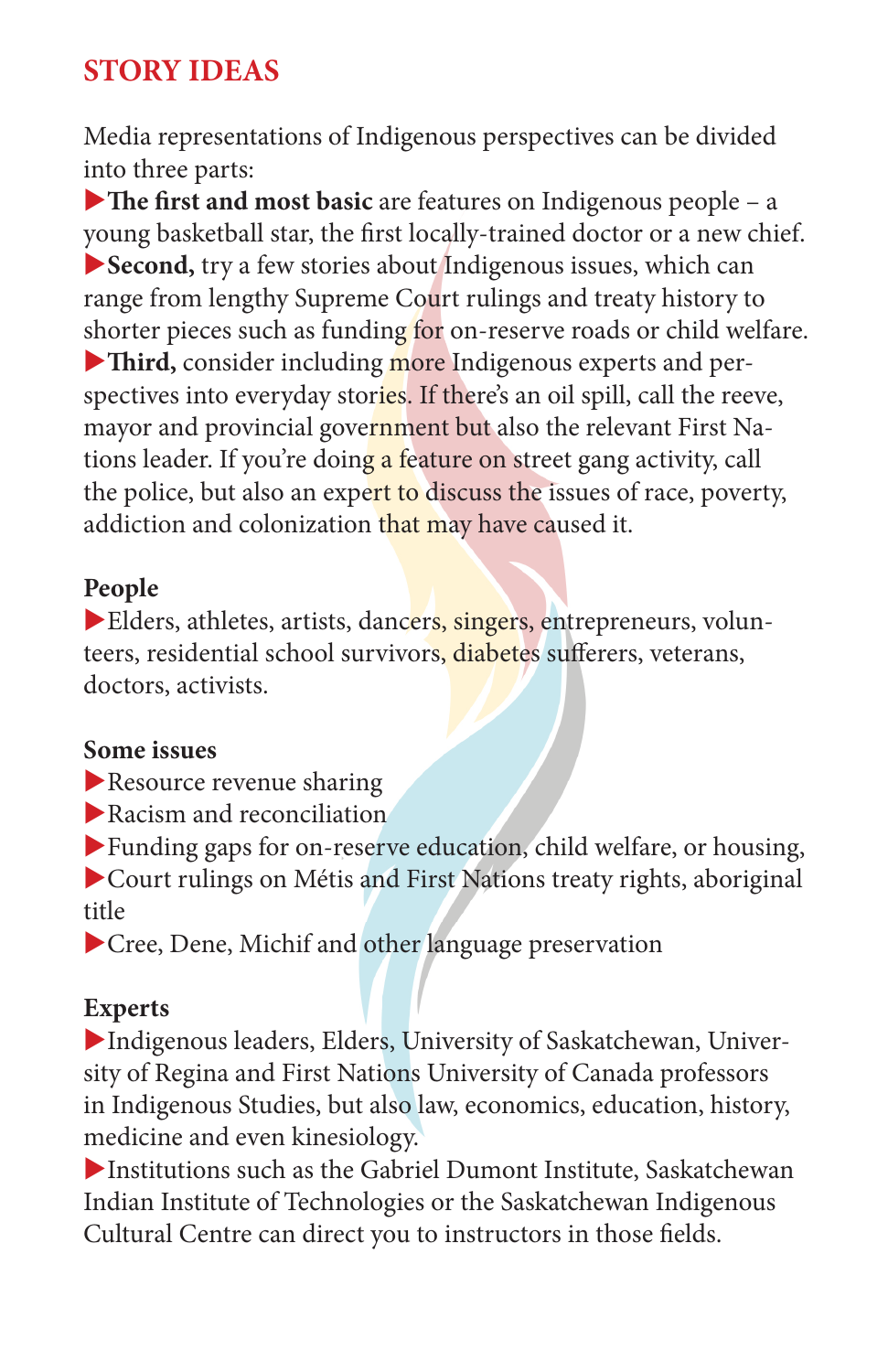### **CONTACTS**

#### **Saskatchewan First Nations**

A list of all Saskatchewan First Nation communities and the neighbouring rural towns and cities can be found on the following PDF document compiled from the Office of the Treaty Commissioner (OTC). It also includes a map of Saskatchewan indicating where the First Nation reserves are located: http://www.otc.ca/ckfinder/userfiles/ files/fnl\_1100100020617\_eng.pdf

#### **Tribal Councils**

•Agency Chiefs Tribal Council (ACTC) Spiritwood, SK. Glenn Johnstone (Director of Operations) Glenn.johnstone@agencychiefs. com (306) 883-3880

•Battlefords Tribal Council (BTC) North Battleford, SK. Brenda Stone (Acting Administrator) bstone@btribalc.ca (306) 445-1383

• Battleford Agency Tribal Chiefs (BATC) North Battleford, SK. Alison Tatar (Director of Governance) ali.tatar@batc.ca 306-446-1400

• File Hills Qu'Appelle Tribal Council (FHQTC) Fort Qu'Appelle, SK. Cory Generoux (Communications Specialist) cory.generoux@fhqtc.com (306) 527-8424

• Touchwood Agency Tribal Council (TATC) Punnichy, SK. Corinne McNab (Director of Operations) cmcnab@tatc.sk.ca (306) 835–2937

•Meadow Lake Tribal Council (MLTC) Meadow Lake, SK Roberta Morin (Receptionist) reception@mltc.net (306) 236-5654

•Prince Albert Grand Council (PAGC) Prince Albert, SK. Deanna McKay (Executive Assistant) dmckay@pagc.net (306) 953-7200

•Saskatoon Tribal Council (STC) Saskatoon, SK. Dawn Deguire (Communications Coordinator) ddeguire@sktc.sk.ca (306) 956-6100

•Yorkton Tribal Council (YTC) Yorkton, SK. Isabel O'Soup (Tribal Chief) isabel.osoup@ytai.org (306) 782-3644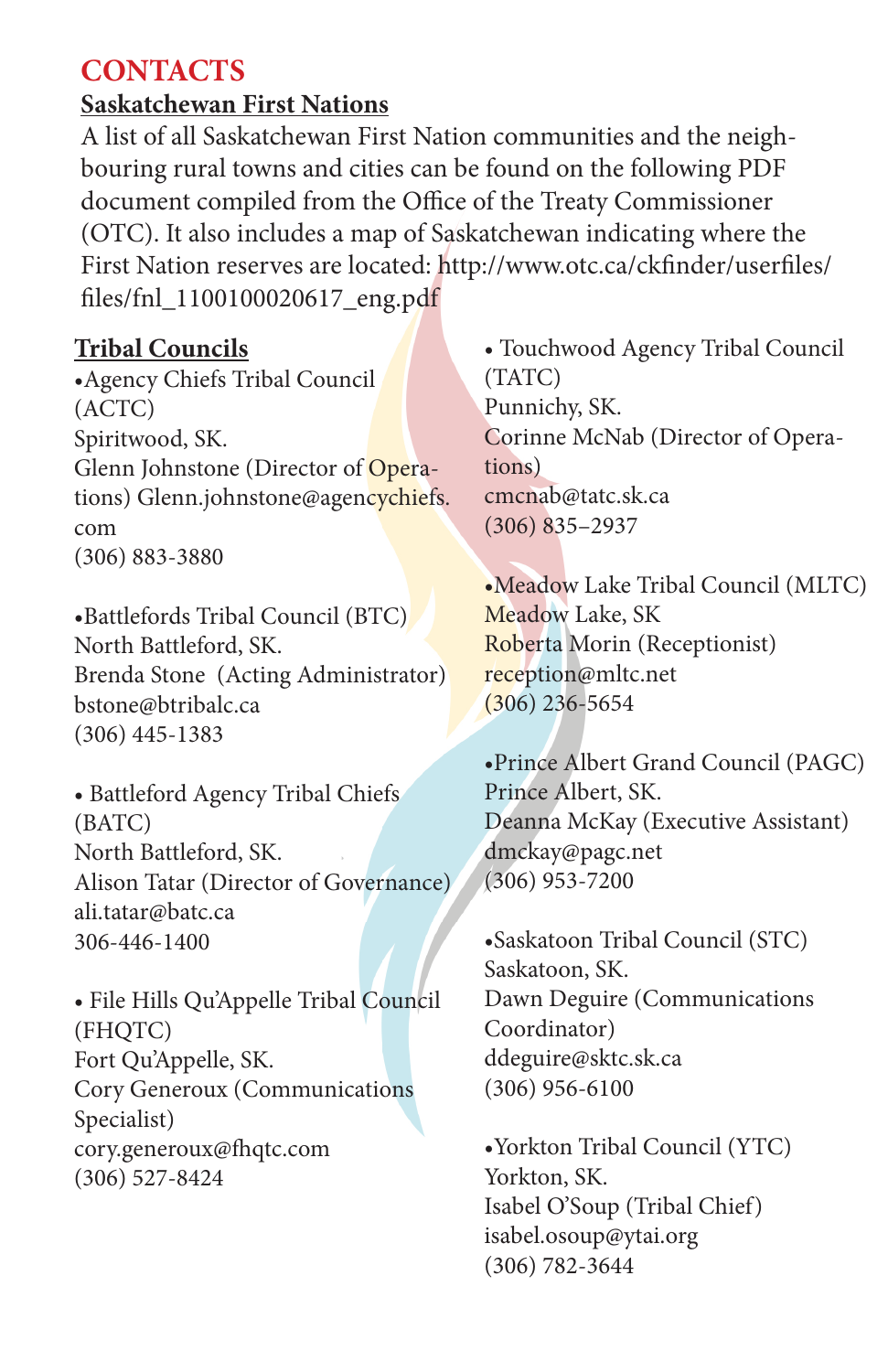#### **Unaffiliated/Independent (without a Tribal Council):**

- Beardy's & Okemasis First Nation (306) 467-4523 - Big Island Lake Cree Nation (306) 839-2277 - Cowessess First Nation (306) 696-2520 - Fishing Lake First Nation (306) 338-3838 - Ochapowace First Nation (306) 696-2425 - Onion Lake First Nation (780) 847-2200 - Pheasant Rump Nakota First Nation – (306) 462-2002 - Thunderchild First Nation (306) 845-4300 - White Bear First Nation (306) 577-2461

#### **Indigenous Institutions**

• Gabriel Dumont Institute Saskatoon Rhonda Pilon Rhonda.pilon@gdi.gdins.org (306) 242-6070

• Saskatchewan Indian Gaming Authority Saskatoon Melody Lynch (Director of Communications and Media Relations) siga@siga.sk.ca (306) 477-7777

• Saskatchewan Indigenous Cultural Centre Saskatoon Melody Wood (Public Relations) melody.wood@sicc.sk.ca (306) 244-1146

•Saskatchewan Indian Institute of Technology Saskatoon Fiji Robinson (Marketing Consultant) robinsonf@siit.ca (306) 477-9314

•First Nations University of Canada Regina Leila Francis (Executive Assistant – President) lfrancis@fnuniv.ca (306) 790-5950 ext. 2100

•Federation of Sovereign Indigenous Nations Saskatoon Mervin Brass (Communications) mervin.brass@fsin.com (306) 956-6918

•Office of the Treaty Commissioner (OTC) Saskatoon - Receptionist info@otc.ca (306) 244-2100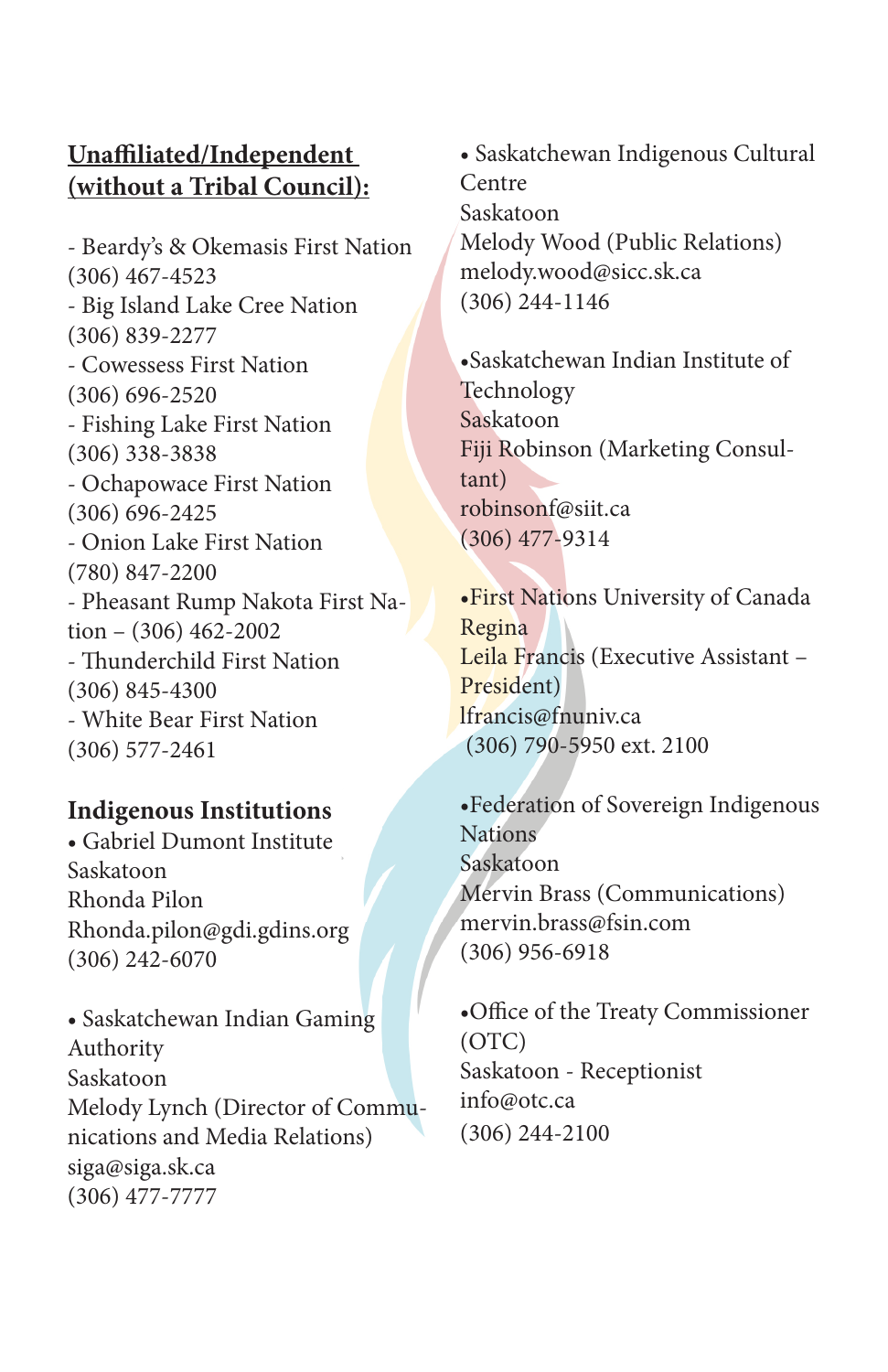## **PROTOCOL**

On any beat, journalists and their sources may have differing ethical or cultural codes. This is particularly true when covering First Nations or Métis events and issues. The history of oppression has led many Indigenous people to mistrust official institutions such as the media. Long-term, successful storytelling will require you to educate yourself, build relationships and approach stories with humility.

 Here is a rough guide to respecting your sources, maintaining your journalistic principles and accomplishing what's ultimately beneficial for you, your organization, your sources and the public – better reporting of Indigenous issues.

This information is gleaned from several sources, including CBC reporter Duncan McCue's Reporting in Indigenous Communities. For a more in-depth perspective, see his section on Aboriginal Customs and Protocols at riic.ca/the-guide/in-the-field/aboriginal-customs-and-protocols.

If unsure about anything, ASK.

If entering a First Nation, make every effort to contact the chief beforehand and request a meeting as the first point of contact.

Some Elders' stories or responses can be lengthy, part of a long and respected oral history tradition. This can be difficult for journalists accustomed to sound bites. Explain your preferred format in advance, but once the Elder begins, do not interrupt.

 $\blacktriangleright$  Time can be a fluid concept. You can minimize frustration by building more time into your schedule, asking what time the key announcement will take place rather than attending the entire event or politely emphasizing your deadline. Realize there are times, however, when you'll just have to accept it.

 $\blacktriangleright$  Go in person if possible. If not, call. Minimize email and other impersonal communication on all beats, but particularly this one.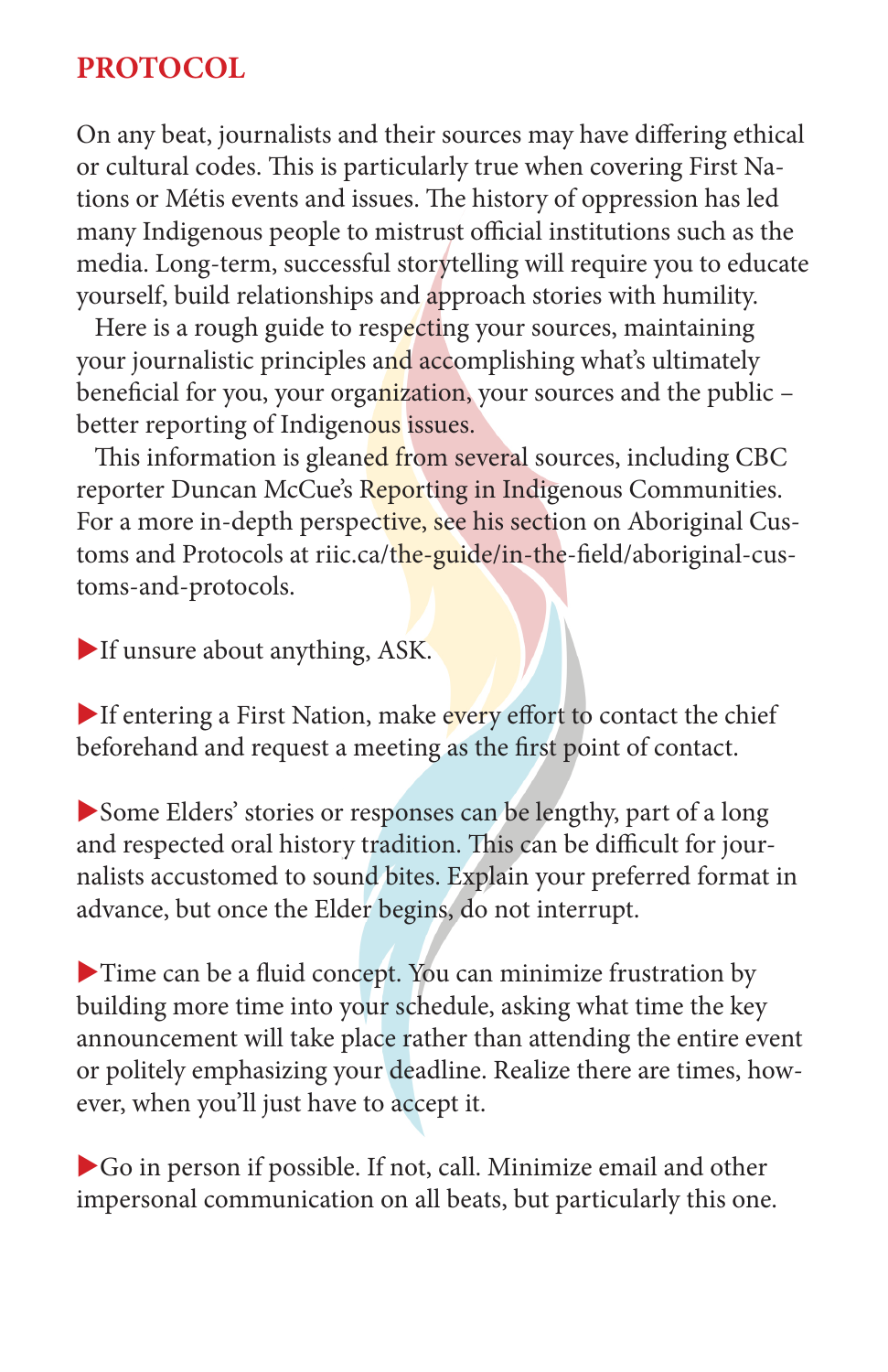$\blacktriangleright$  It's obviously not necessary at news conferences, but bring a pouch of tobacco for a feature interview with an Elder. Cigarettes are an acceptable alternative. The tobacco is often burned rather than smoked. Accepting food or gifts is usually okay if the value is minimal and you're confident it's not seen as a bribe (that's almost never the case).

Be clear on your own ethics, and those of your newsroom. It will never cover all scenarios, but it's good to discuss any issues with colleagues or experts before, during and afterward.

If speaking to a source unfamiliar with media, explain that once the interview and recorder starts, anything that is said is on the record. If there is something they don't want the public to know, politely but clearly ask them to not say it.

 $\blacktriangleright$  When covering feasts, sweats or other ceremonies, participate if invited and comfortable. If you want to take photos, audio or video, ask the person in charge of the ceremony in advance. If told no, respect that wish. Put away recording equipment or at least point the camera at the ground.

 $\blacktriangleright$  Words are important. For example, don't use the term "Indian" unless talking about the Lac la Ronge Indian Band or other institutions. Will you call it the events of 1885 a rebellion or a resistance? If you're a broadcaster, have you practiced accurate pronunciation of unfamiliar people and place names?

 $\blacktriangleright$  Again, the key points are to be respectful, build relationships over time and ask, ask, ask if unsure.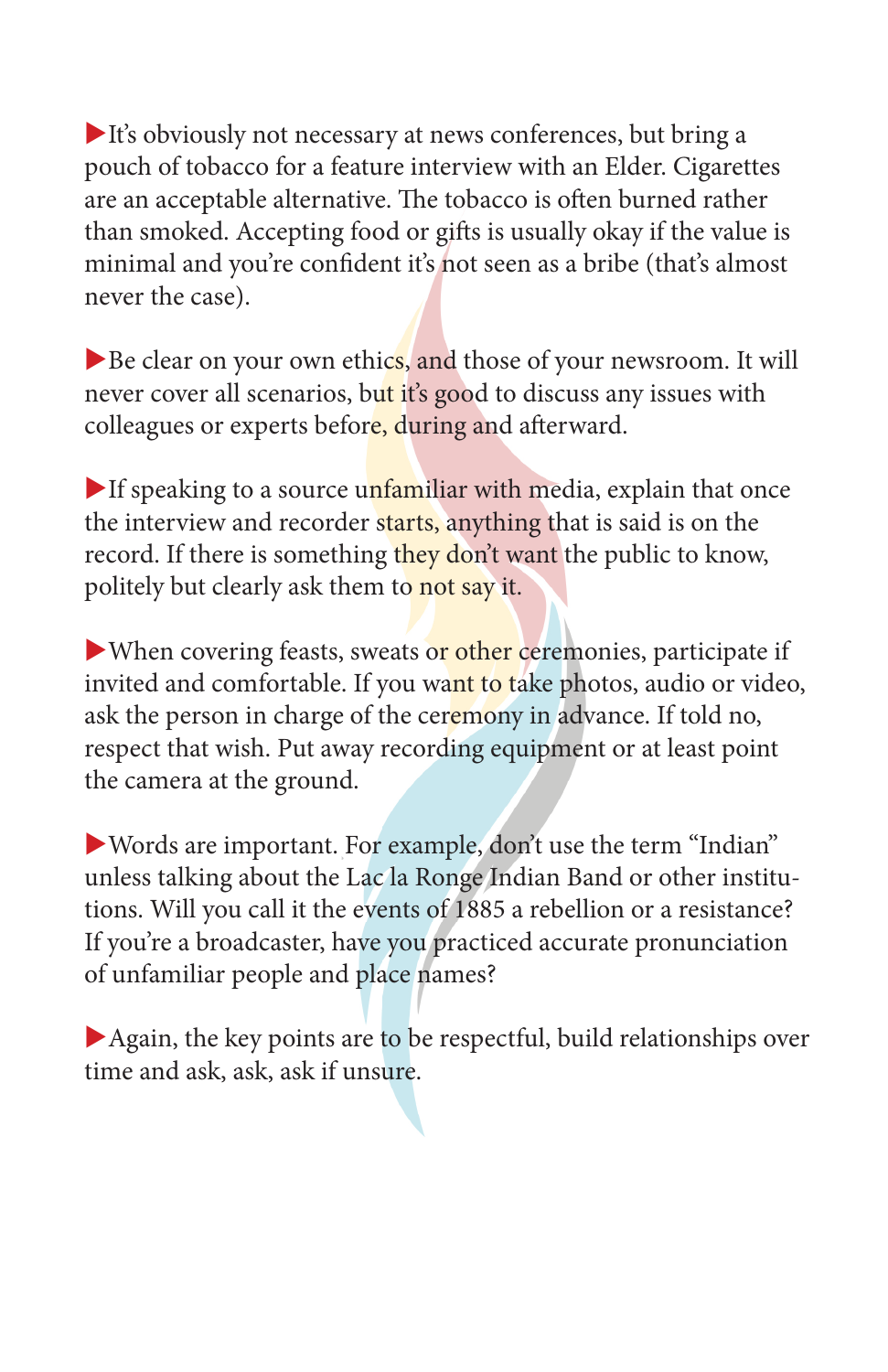## **QUIZ (see p. 10 for answers)**

1. Number of self-identified First Nations and Métis people in Saskatchewan? Manitoba is the only province with a higher proportion of indigenous people: 81,402, 124,001 or 157,740?

2. Population of Saskatchewan's largest First Nation, the Lac la Ronge Indian Band: 5,297, 10,353 or 19,947?

3. Estimated number of bison roaming the North American plains in the mid-1800s. By 1900, less than 1,000 remained, largely due to government policies aimed at starving and **assimilating Indigenous people:** 200,000, 2 million or 20 million?

4. Number of Canadian troops who attacked and defeated Louis Riel, Gabriel Dumont and 300 other mainly Métis fighters at Batoche during a four-day battle in May, 1885. The federal troops' overwhelming firepower included two Gatling guns and a seven-pound cannon. In the aftermath of Batoche and other events, repression of Métis and First Nations people increased with the pass system, residential schools and other measures: 200, 500 or 900?

5. Year Red Pheasant Cree Nation runner Alex Wuttunee Decoteau placed sixth in the Olympic 5,000-metre race. He became Canada's first aboriginal police officer and was killed five years later in the First World War at Passchendaele Ridge: 1908, 1912 or 1936?

6. Number of First Nations people who volunteered to serve in the First and Second World Wars. Many returning First Nations veterans were denied farmland and other benefits granted to their non-Indigenous brothers-in-arms. Some had their Indian status revoked because they'd been absent from their reserve for four years: 1,000, 4,000 or 7,000?

7. Year the Canadian government handed the Prairie provinces control over all natural resources and Crown lands. First Nations and Metis interests were not considered: 1930, 1940, 1950?

8. Number of Saskatchewan's 70-plus First Nations purchasing new reserve land under the Treaty Land Entitlement (TLE) agreement of 1992. The program, funded by the federal and provincial governments, attempts to compensate First Nations for land promised but never received under the treaties: 33, 52 or 68?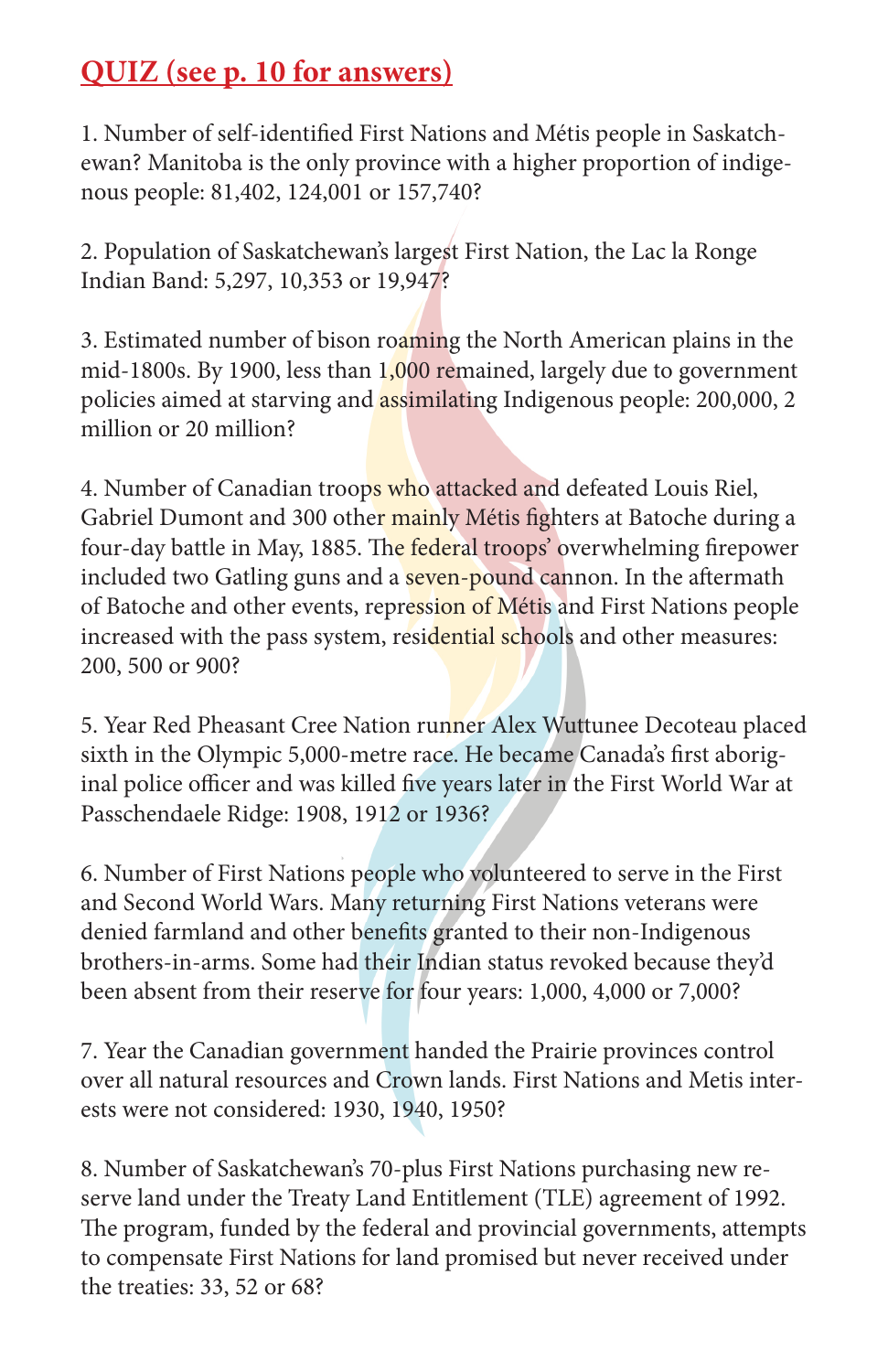## **READING LIST**

## **QUIZ ANSWERS**

| • Clearing the Plains by James     |
|------------------------------------|
| Daschuk                            |
| • The Education of Augie Meras-    |
| ty by Joseph Auguste Merasty &     |
| David Carpenter                    |
| · Children of the Broken Treaty by |
| Charlie Angus                      |
| • Just Another Indian by Warren    |
| Goulding                           |
| • In Search of April Raintree by   |
| <b>Beatrice Culleton</b>           |
| • Halfbreed by Maria Campbell      |
| • The Orenda by Joseph Boyden      |
| • The Inconvenient Indian by       |
| Thomas King                        |
| · Askiwina: A Cree word and Tap-   |
| we by Doug Cuthand                 |
| · MacLean's article - Saskatche-   |
| wan: A Special Report on Race and  |

wan: A Special Report on Race and Power

• APTN - Why national media's IKEA monkey coverage overshadowed Idle No More rallies

• Prairie Racism and Free Expression by Len Findlay cfe.ryerson. ca/blog/2016/09/prairie-racism-and-free-expression

• Truth and Reconciliation Commission Summary Report (including the TRC Call to Action

| 1.157,740    |
|--------------|
| 2.10,353     |
| 3.20 million |
| 4.900        |
| 5.1912       |
| 6.7,000      |
| 7.1930       |
| 8.33         |
| 9. 1960      |
| 10.1972      |
| 11.5         |
| 12.35        |
| 13.100       |
| 14.2         |
| 15.8,092     |
| 16.94        |

Language note:

**Indigenous** - A globally recognized term that recognizes original inhabitants who have been subjected to colonialism. It is the word used by the United Nations, and its use has been growing in recent years. **Aboriginal** - Also a broad term to describe original peoples. In Canada, it is often used when referring in general to First Nations, Inuit and Métis people - although 'Indigenous' is becoming the term preferred by many.

**Always ask** people how they want to be identified. Most like to be identified by their specific First Nation rather than a blanket term.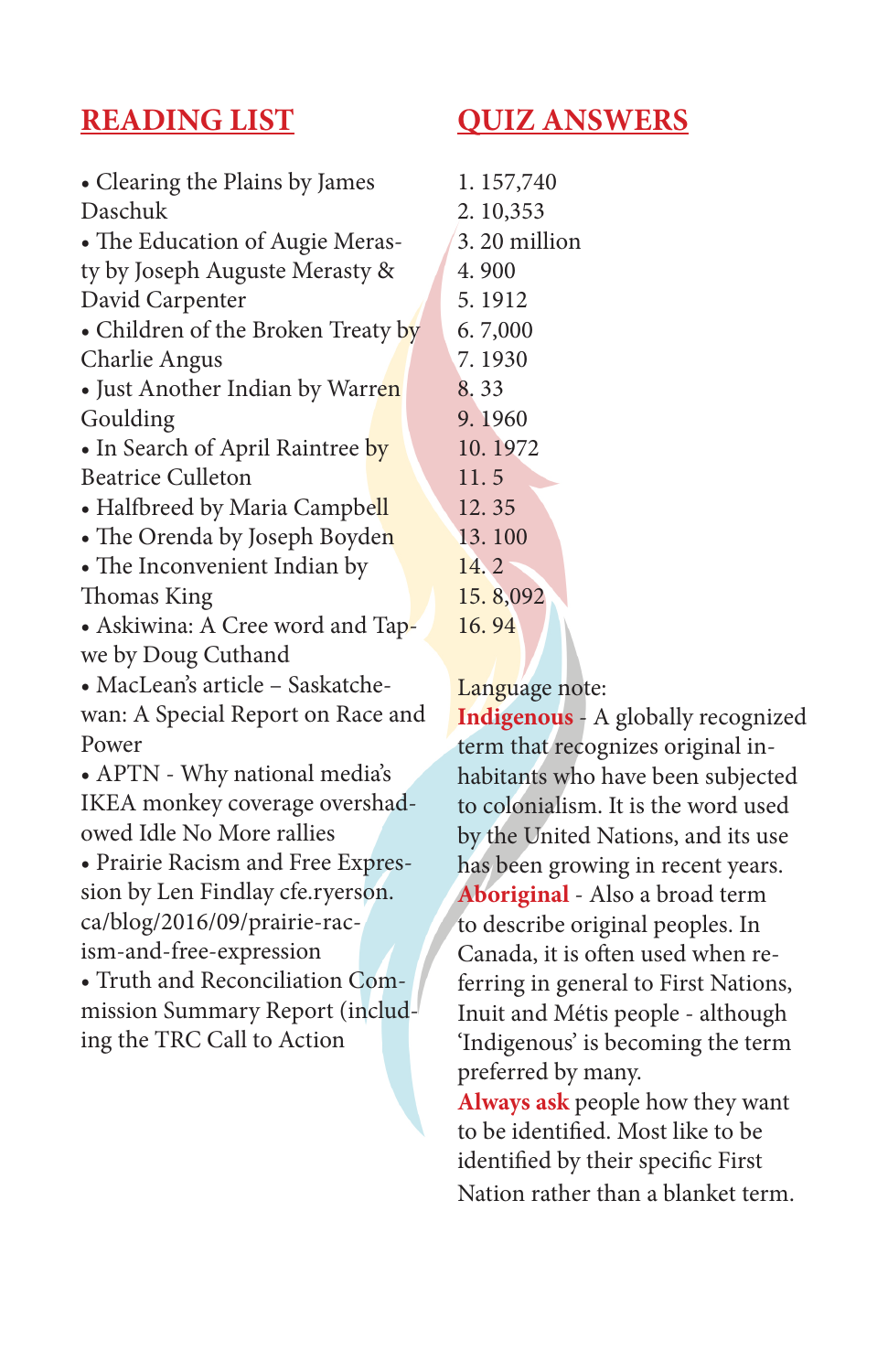9. Year First Nations people won the right to vote without losing their Indian status. The changes were recommended in 1948 but it wasn't until Prime Minister John Diefenbaker came to power that the law was changed: 1955, 1960 or 1964?

10. Year journalist, author and actor Bernelda Wheeler began a decade-long run hosting the CBC's national program Our Native Land. Raised on the George Gordon First Nation, Wheeler's was the first indigenous voice many Canadians had ever heard: 1962, 1972 or 1982?

11. Languages into which University of Saskatchewan professor Maria Campbell's memoir Half Breed has been translated. A prolific author, playwright, activist and elder, Campbell's 1973 work is still taught in schools across Canada: 3, 5 or 7?

12. Number of years current Okanese First Nation Chief Marie Anne Day Walker-Pelletier has led her community, one of the longest-serving leaders at any level of government in Canada: 25, 30 or 35?

13. Percentage of First Nations people working off-reserve who pay income tax: 0, 63 or 100?

14. Ranking of Team Saskatchewan on the medal table at the 2014 North American Indigenous Games in Regina. Trials are currently underway for the 2017 games in Toronto: 1, 2 or 5?

15. Number of Saskatchewan residential school survivors wronged and compensated so far under the Independent Assessment Process, the highest of any province or territory: 947, 3,759 or 8,092?

16. Number of calls to action by the Truth and Reconciliation Commission of Canada, including three specifically directed to the media. Among other recommendations, it calls on the CBC, Aboriginal Peoples Television Network and journalism schools to provide more education and coverage of Indigenous issues: 12, 50 or 94?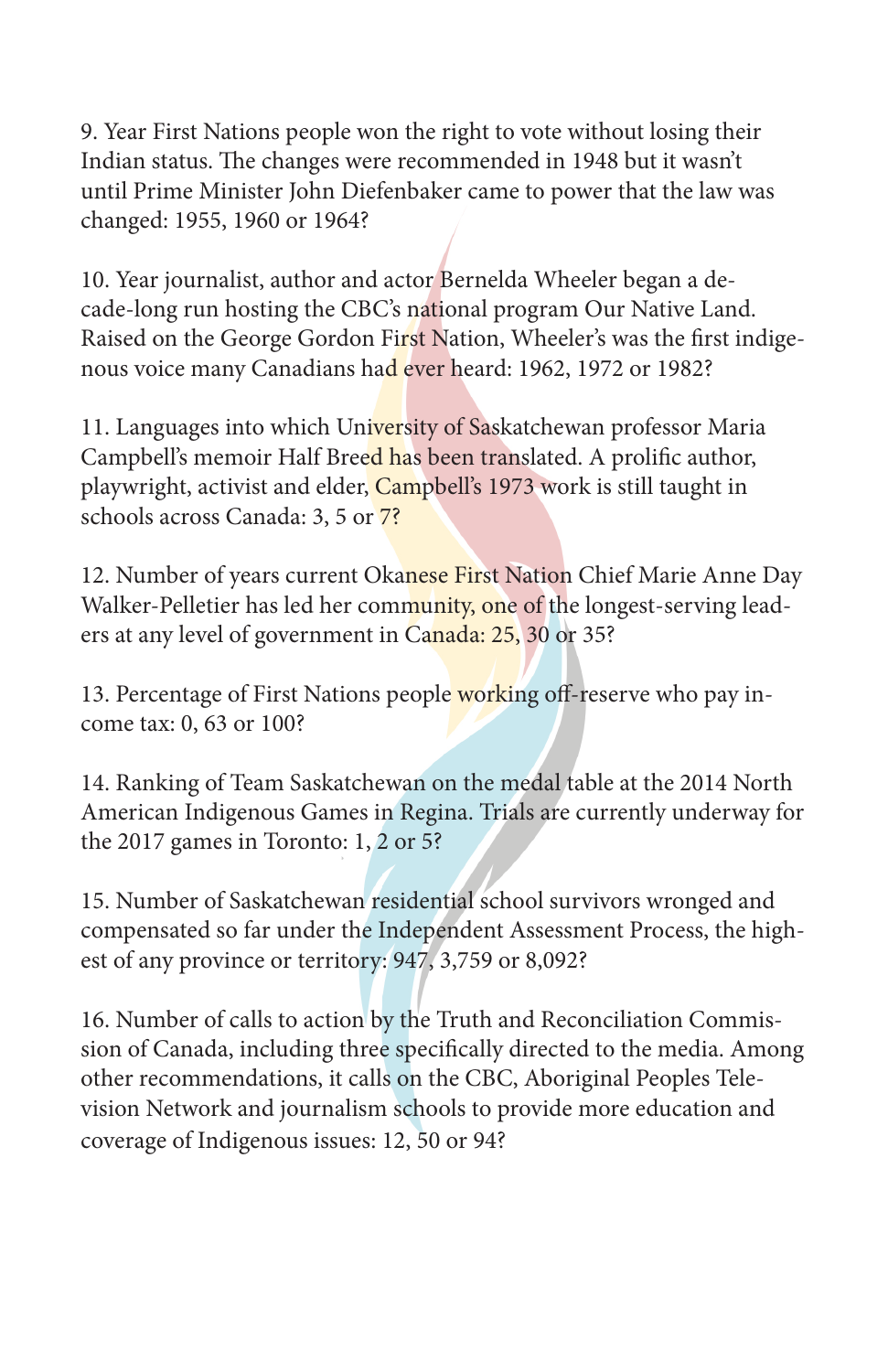## **JOURNALIST'S NOTES:**